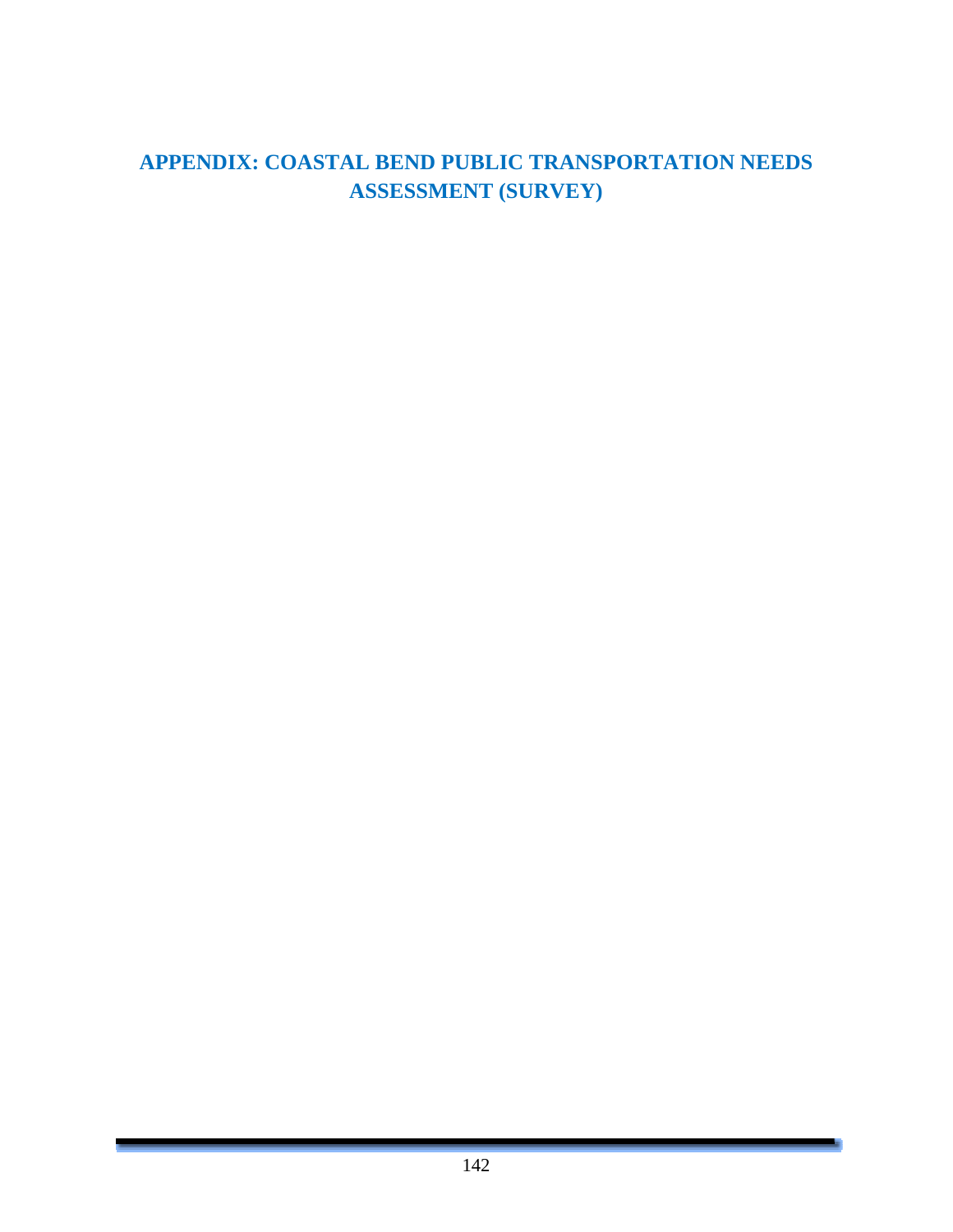

TCN stakeholders from the 12‐county Coastal Bend area (Aransas, Bee, Brooks, Duval, Kenedy, Kleberg, Jim Wells, Live Oak, McMullen, Nueces, Refugio, & San Patricio), work cooperatively to promote transportation coordination for the region. The TCN website is www.TCNCB.org

# **Please give us your input about public transportation needs in the Coastal Bend Region**

The Transportation Coordination Network of the Coastal Bend Region (TCN) is conducting a survey to document the needs for public transportation in the region.

The survey will also identify the transportation resources that are available. That is, some churches or community organizations have vans or cars that are made available to transport their members to medical appointments, to buy groceries, or to go to senior day care facilities. We need to find out about these resources.

The survey is short and designed to collect your information quickly. We appreciate if you can give us a few minutes of your time to complete the survey. You can find the survey by clicking on this link or you may copy the link and paste it into your web browser.

### www.surveymonkey.com/s/cbend

### **Survey will remain open until August 10 If possible, please complete the survey by Friday, July 23**

Please share this information with your networks so that we may gather the most comprehensive data possible in order to develop a plan that will effectively and efficiently serve all of the residents of the Coastal Bend.

Contact Sara Salvide at (361-853-9200; ssalvide@ccrta.org) if you would like a copy mailed to you or if you have any other questions/requests.

#### **If you complete this survey in writing, please U.S. Mail to: Linda Cherrington, P.O. Box 16169, Galveston, TX 77552**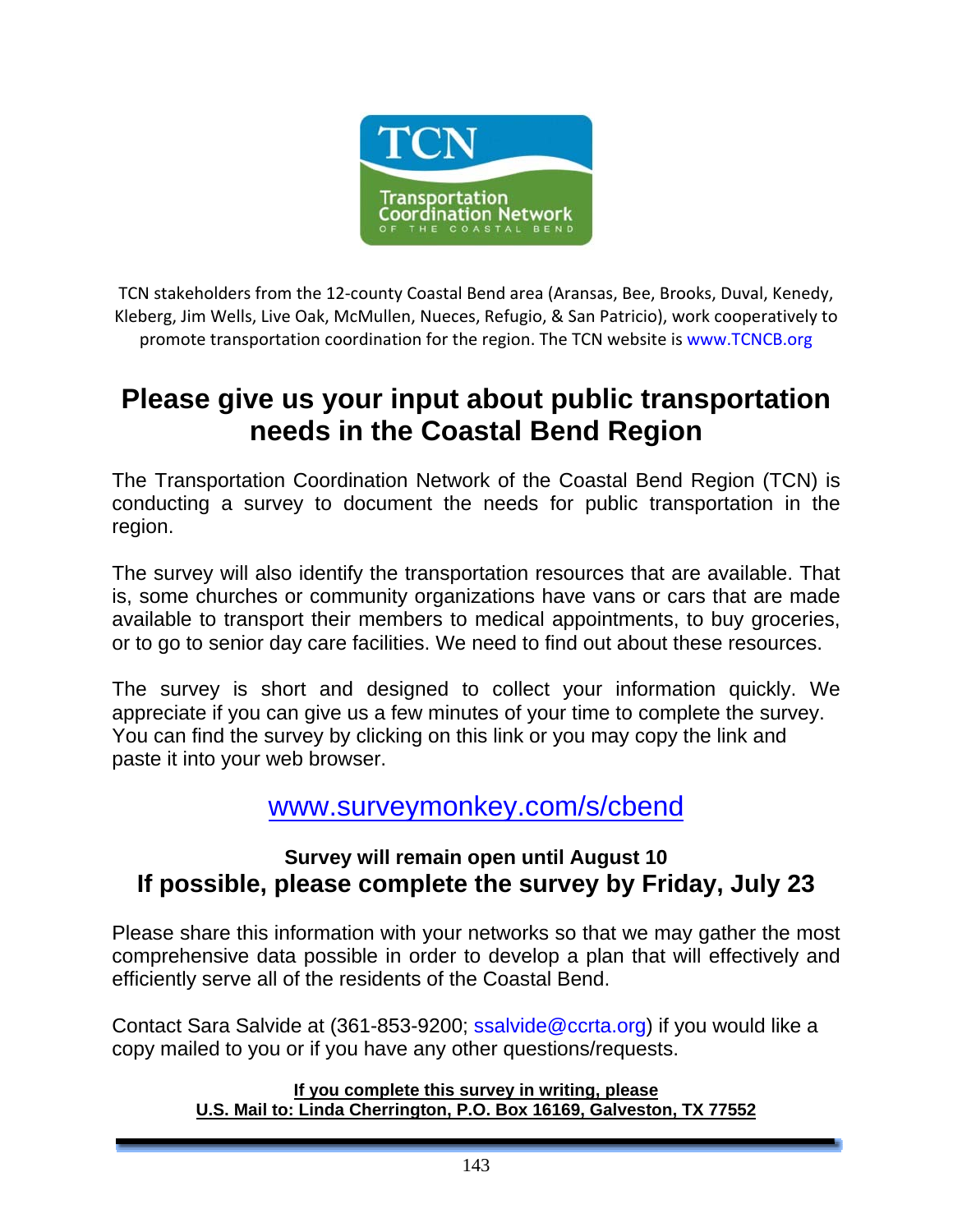## **2010 Coastal Bend Public Transportation Needs Assessment**

#### **1. Contact information, please share the following:**

#### **2. What types of services does your organization provide to your clients in the Coastal Bend?**

*Please circle the letter for all that apply.* 

- a. Transportation
- b. Medical/health services
- c. Education/training
- d. Head Start
- e. Employment/workforce development
- f. Senior services
- g. Services for children
- h. Economic assistance
- i. Rehabilitation services
- j. Housing
- k. Other social or human service  $-$  please specify

\_\_\_\_\_\_\_\_\_\_\_\_\_\_\_\_\_\_\_\_\_\_\_\_\_\_\_\_\_\_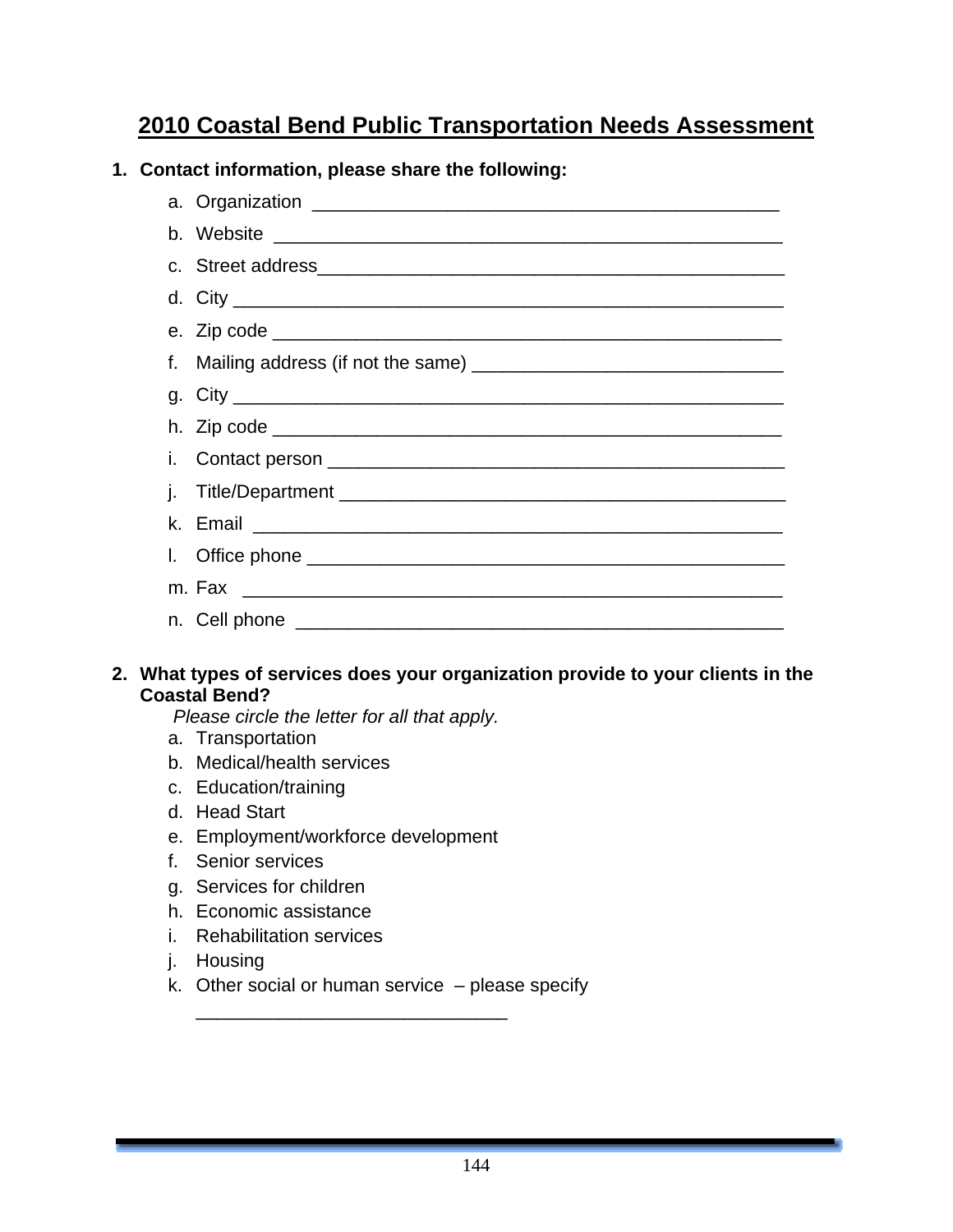#### **3. Who are the clients that you serve?**

*Please circle the letter for all that apply.* 

- a. General public
- b. Seniors or older adults
- c. People with disabilities. Disability under the American with Disabilities Act (ADA) includes a physical or mental impairment that substantially limits a major life activity
- d. Low-income families
- e. Individuals with medical appointments
- f. Veterans
- g. Students
- h. Head Start
- i. Children (less that 14 years of age)
- j. Youth (ages 14-21)
- k. Other please specify \_\_\_\_\_\_\_\_\_\_\_\_\_\_\_\_\_\_\_\_\_\_\_\_\_\_\_\_\_\_

#### **4. What counties does your organization serve?**

- *Please circle the letter for all that apply.*
- a. Aransas
- b. Bee
- c. Brooks
- d. Duval
- e. Jim Wells
- f. Kenedy
- g. Kleberg
- h. Live Oak
- i. McMullen
- j. Nueces
- k. Refugio
- l. San Patricio
- m. Other please specify \_\_\_\_\_\_\_\_\_\_\_\_\_\_\_\_\_\_\_\_\_\_\_\_\_\_\_\_\_\_

#### **5. Where do your clients need to go to receive the services that your agency provides?**

*Please list up to five locations. If this does not apply, go to Question 6.* 

- a. Street address, City, Zip: \_\_\_\_\_\_\_\_\_\_\_\_\_\_\_\_\_\_\_\_\_\_\_\_\_\_\_\_\_\_\_\_\_\_\_\_\_\_\_\_\_
- b. Street address, City, Zip: \_\_\_\_\_\_\_\_\_\_\_\_\_\_\_\_\_\_\_\_\_\_\_\_\_\_\_\_\_\_\_\_\_\_\_\_\_\_\_\_\_
- c. Street address, City, Zip: \_\_\_\_\_\_\_\_\_\_\_\_\_\_\_\_\_\_\_\_\_\_\_\_\_\_\_\_\_\_\_\_\_\_\_\_\_\_\_\_\_
- d. Street address, City, Zip: \_\_\_\_\_\_\_\_\_\_\_\_\_\_\_\_\_\_\_\_\_\_\_\_\_\_\_\_\_\_\_\_\_\_\_\_\_\_\_\_\_
- e. Street address, City, Zip: \_\_\_\_\_\_\_\_\_\_\_\_\_\_\_\_\_\_\_\_\_\_\_\_\_\_\_\_\_\_\_\_\_\_\_\_\_\_\_\_\_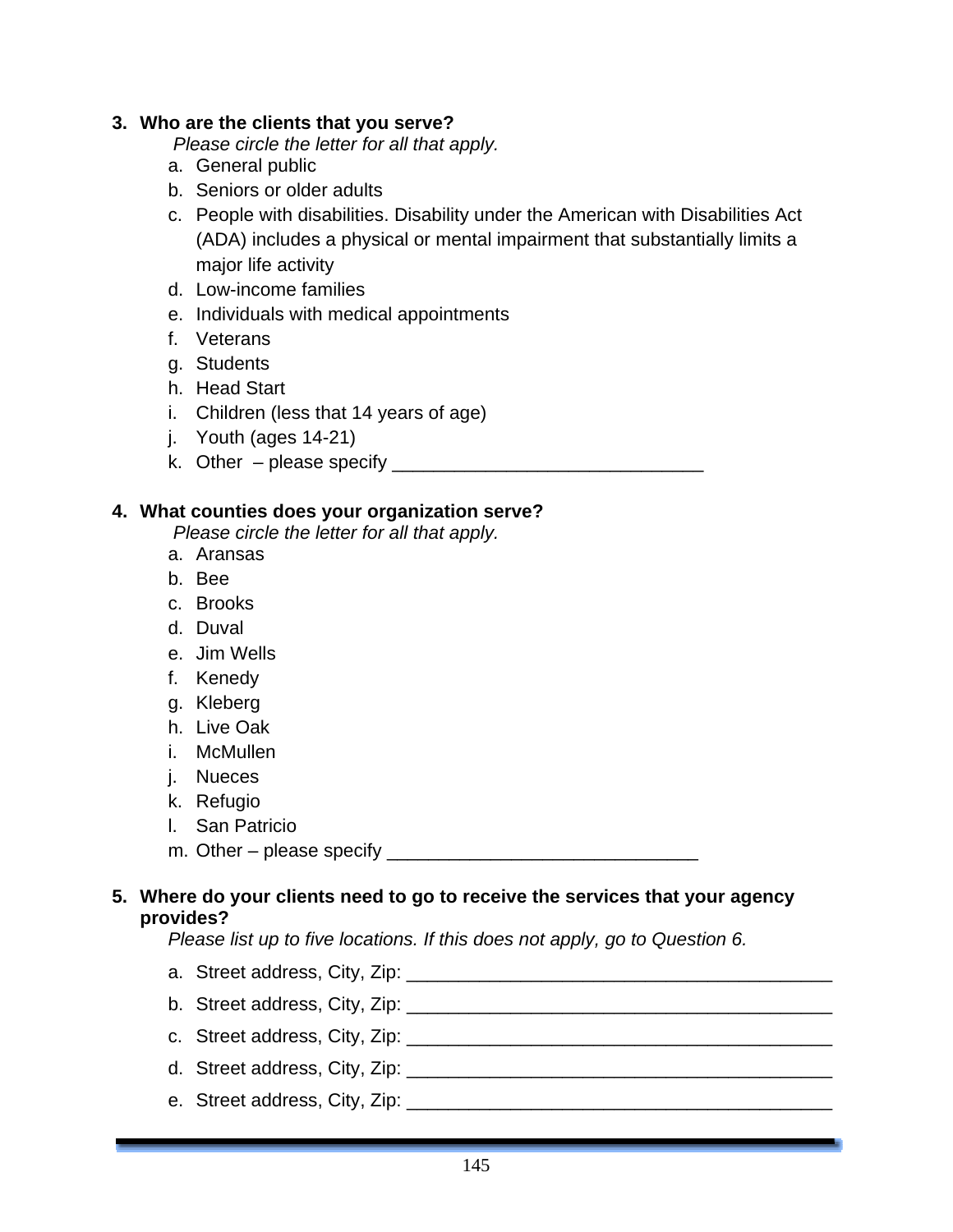#### **6. Do your clients use public transportation to travel to use your services?**

- a. No Go to Question 7.
- b. Sometimes
- c. Yes
- **6.A. If Yes or Sometimes, what is the public transportation provider or providers that your clients ride to use your services?**

*Please circle the letter for all that apply.* 

- a. Bee County Community Action Council (Bee Transit)
- b. Community Action Council of South Texas
- c. Corpus Christi Regional Transportation Authority (RTA) *Please circle all that apply.*
	- i. Fixed Route
	- ii. B-Line Paratransit
- d. Kleberg County Human Services (Paisano Express Rural Transit)
- e. Rural Economic Assistance League, Inc. (REAL Transit)
- f. LeFleur Transportation (Medical Transportation Program)
- g. Other please specify \_\_\_\_\_\_\_\_\_\_\_\_\_\_\_\_\_\_\_\_\_\_\_\_\_\_\_\_\_\_

#### **6.B. Does your agency help your clients to pay the fare for public transportation by providing a bus pass, card, voucher or other form of payment?**

- a. No. Our clients must pay for their own fare for public transportation
- b. Sometimes
- c. Yes

#### **6.C. Does your agency work directly with the public transportation provider to schedule transportation services for your clients?**

- a. No
- b. Sometimes
- c. Yes

#### **7. Does your organization directly operate transportation services for your clients?**

- a. No
- b. Yes. If Yes, we would like to ask some additional questions at the end of this survey.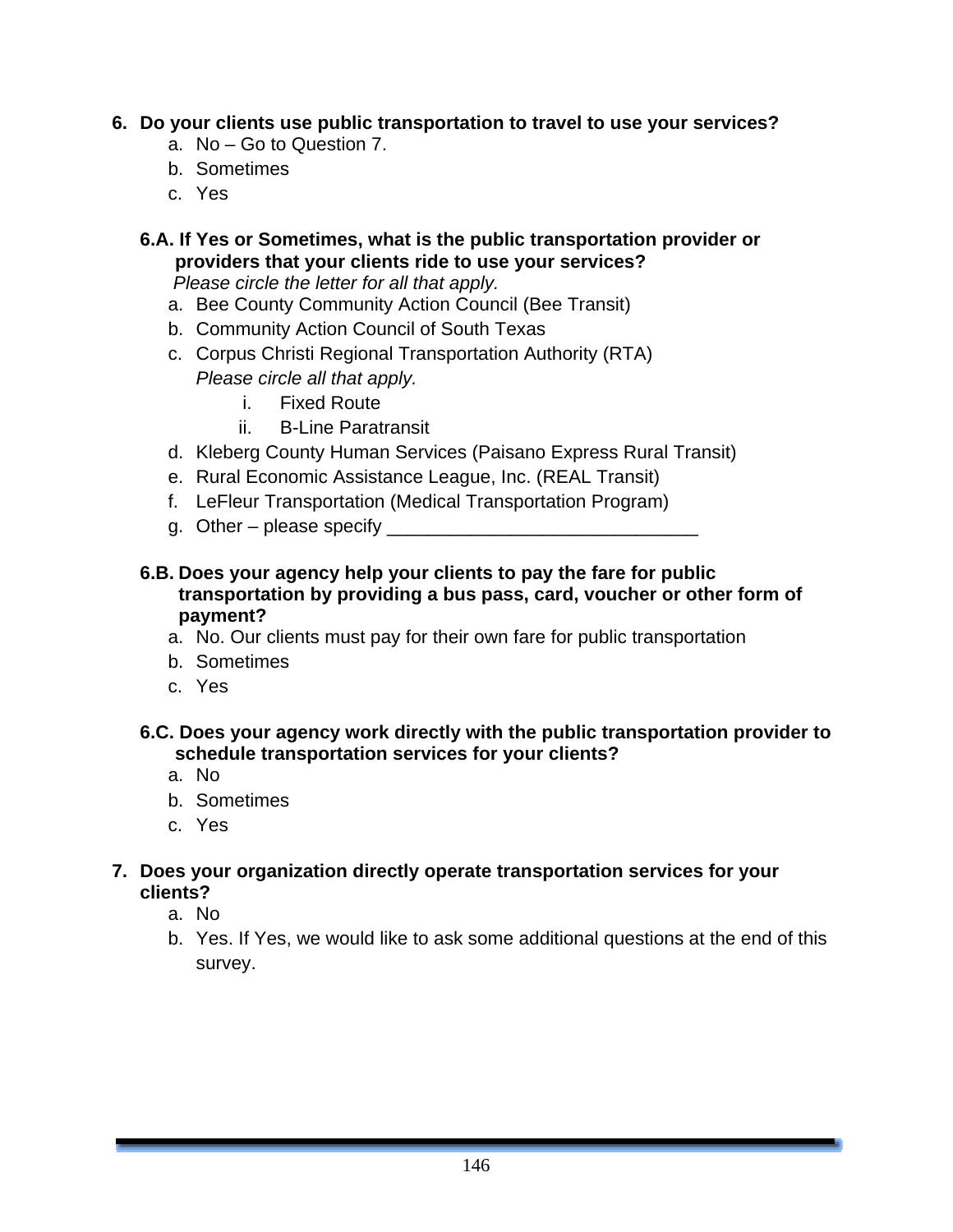- **8. Does your organization purchase transportation services for your clients from another organization or company?** 
	- a. No Go to Question 9.
	- b. Sometimes
	- c. Yes

#### **8.A. If Yes or Sometimes, from what transportation provider does your organization purchase transportation services?**

*Please circle the letter for all that apply.* 

- *a.* Bee County Community Action Council (Bee Transit)
- *b.* Community Action Council of South Texas
- c. Corpus Christi Regional Transportation Authority (RTA)
- d. Kleberg County Human Services (Paisano Express Rural Transit)
- e. Rural Economic Assistance League, Inc. (REAL Transit)
- f. LeFleur Transportation
- g. Other please specify  $\overline{\phantom{a}}$

#### **9. Does your organization reimburse clients for personal transportation to travel to use your services?**

- a. No
- b. Sometimes
- c. Yes

#### **10. What are the most common transportation related issues that you or your clients or constituents face?**

- a. Lack of any public transportation service in the areas needed
- b. Public transportation services not available on the days needed
- c. Public transportation services not available at the times needed
- d. Public transportation does not go to the places needed
- e. Public transportation requires advance reservation
- f. Lack of accessible transportation for people with disabilities
- g. Cost of transportation for my organization
- h. Cost of transportation to the rider
- i. Our clients need transportation specifically to meet their travel needs
- h. Other please specify \_\_\_\_\_\_\_\_\_\_\_\_\_\_\_\_\_\_\_\_\_\_\_\_\_\_\_\_\_\_

#### **11. Please tell us more about the transportation related issues that your organization or your clients or constituents must address.**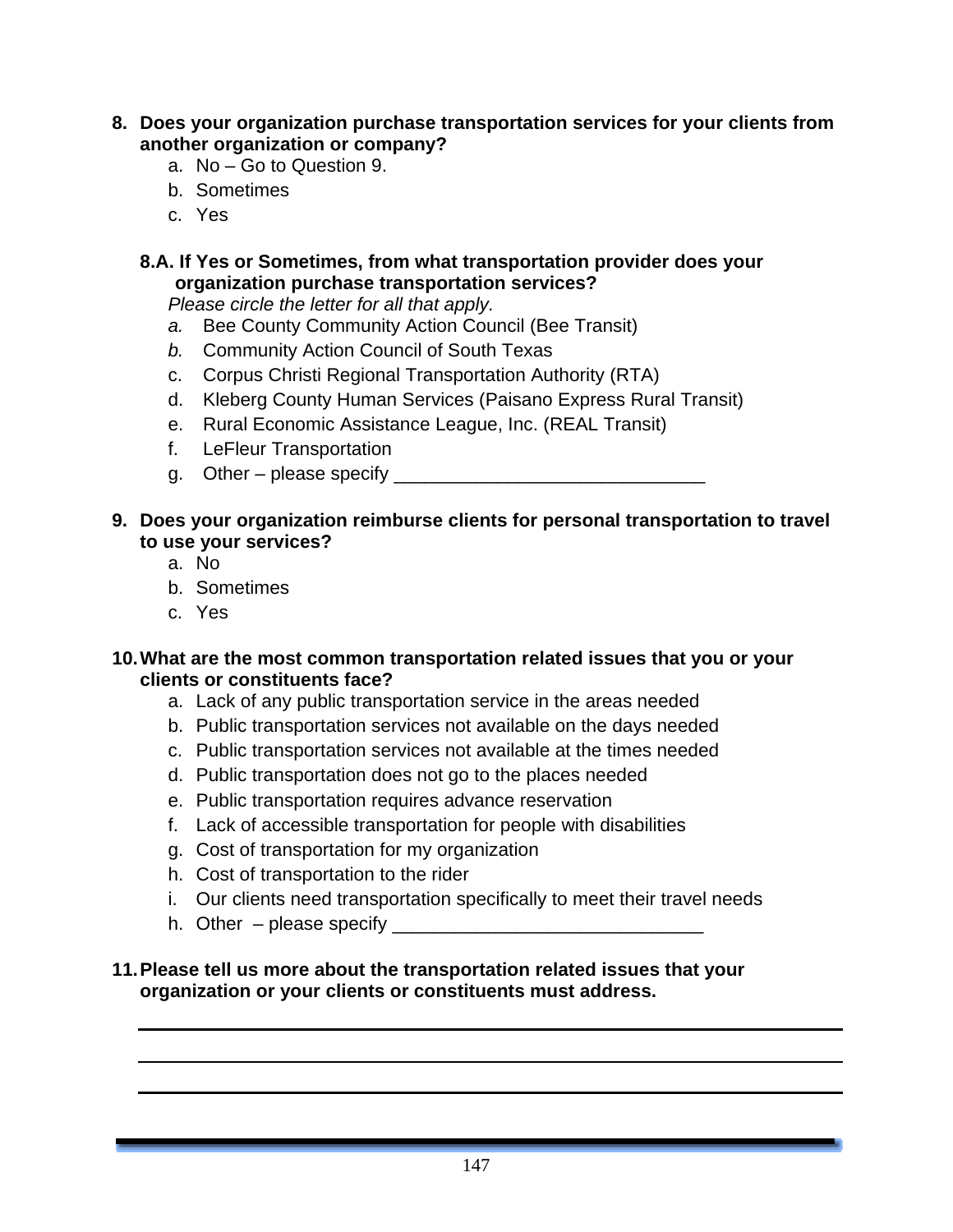- **12. Have you or your organization prepared any written documentation or collected data about transportation needs of your clients or constituents?** 
	- a. No Go to Question 13.
	- b. Yes
	- **12.A. If Yes, we would very much like to receive a copy of the documentation or data.** *Please circle the letter for the most convenient way for us to gather the documentation:*
		- a. Electronic file
		- b. Available on website
		- c. U.S. Mail
		- d. Fax
		- e. Pick-up a copy
		- f. See a copy at your office
		- i. Other please specify  $\overline{\phantom{a}}$
- **13. Can you think of any other source for a report or data that will help us to document transportation needs in the Coastal Bend?**

We will appreciate any suggested contacts or references so that we can follow-up.

- **14. Does your organization coordinate with other organizations or agencies to meet the current transportation needs of your clients or constituents?** 
	- a. No Go to Question 15.
	- b. Sometimes
	- c. Yes
	- **14.A. If Yes or Sometimes, we would like to learn more about your coordination. Please tell us how you coordinate to meet transportation needs.**

**14.B. How is coordination for transportation a benefit to your organization and to your clients or constituents?** 

Please go to Question 16.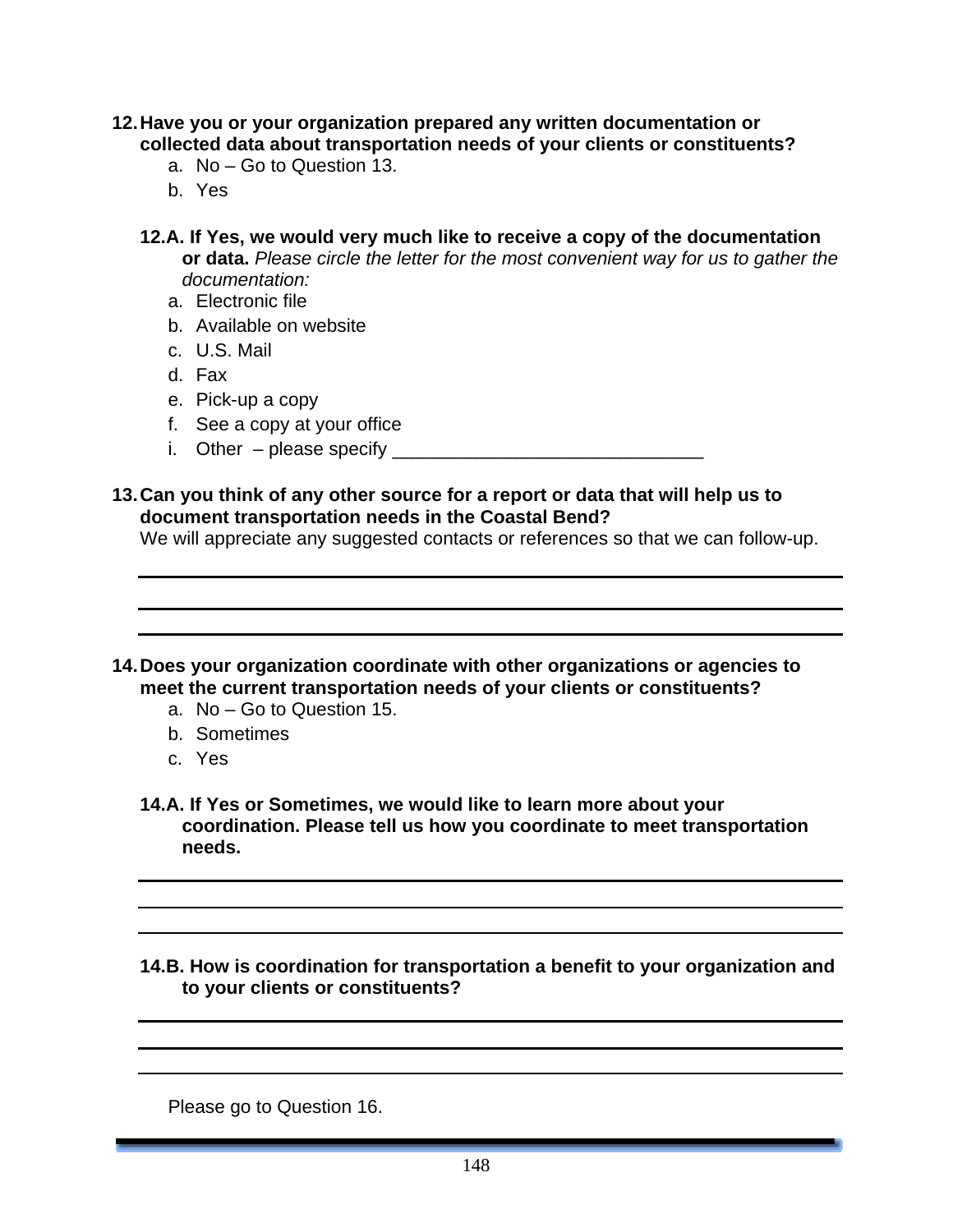**15. How is the lack of coordination a problem or obstacle for your organization or your clients or constituents?** 

**16. How do you think public transportation providers in the Coastal Bend could increase coordination?** 

**17. TCN wants to reach out to as many organizations that provide health and human services or transportation services and those who advocate for people who need public transportation in the Coastal Bend so that we can learn more about transportation needs and opportunities to coordinate transportation services.** 

*TCN welcomes any suggestion you make for another agency or person you recommend that TCN contact:* 

### **Thank you very much for taking the time to complete the Transportation Needs Assessment.**

**If your organization provides transportation services (you answered "Yes" to Question 7), please answer a few more questions.**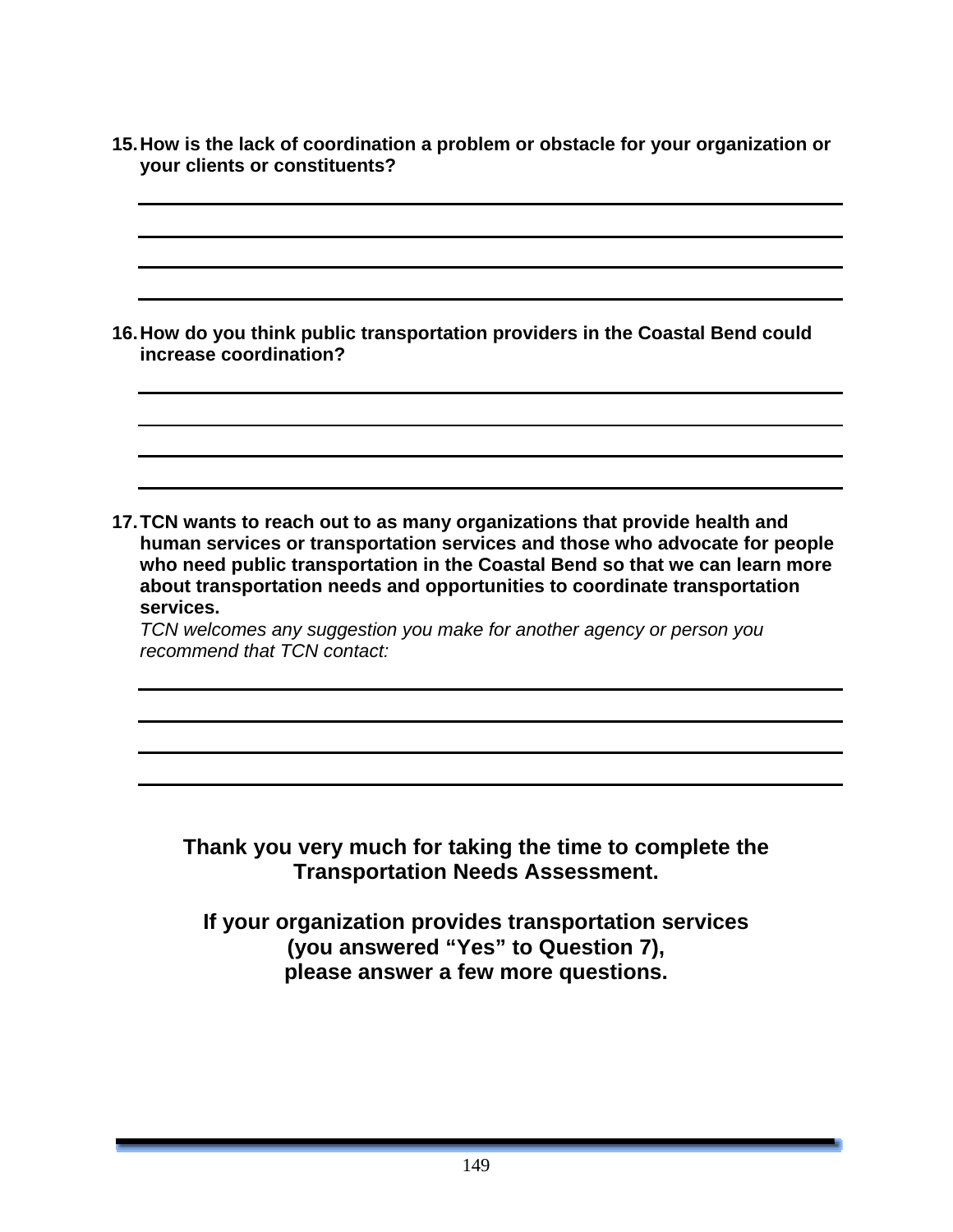## **2010 Coastal Bend Transportation Inventory**

*The following questions are only for organizations that provide transportation (answered Question 7 "Yes")* 

#### **18. For which type(s) of clients do you provide transportation?**

*Please circle the letter for all that apply.* 

- a. General population
- b. Seniors
- c. People with disabilities. Disability under the ADA includes a physical or mental impairment that substantially limits a major life activity.
- d. Students
- e. Children
- f. Employees going to work
- g. Persons from low income families
- h. Clients of your agency only
- i. Clients of other agencies please specify \_\_\_\_\_\_\_\_\_\_\_\_\_\_\_\_\_\_\_\_\_\_\_\_\_\_\_\_\_\_\_\_\_\_
- j. Other please specify \_\_\_\_\_\_\_\_\_\_\_\_\_\_\_\_\_\_\_\_\_\_\_\_\_\_\_\_\_\_\_\_\_\_\_\_\_\_\_

### **19. Are there specific requirements for your riders to be eligible for your transportation services?**

*Please describe briefly.* 

### **20. What trip purposes do you serve?**

 *Please circle the letter for all that apply.* 

- a. Work/seeking employment
- b. Medical/health services
- c. Education/training
- d. Shopping/personal business
- e. Social/recreational
- f. Senior activities
- g. Congregate meals/nutrition
- h. Other please specify \_\_\_\_\_\_\_\_\_\_\_\_\_\_\_\_\_\_\_\_\_\_\_\_\_\_\_\_\_\_\_\_\_\_\_\_\_\_\_
- i. All trip purposes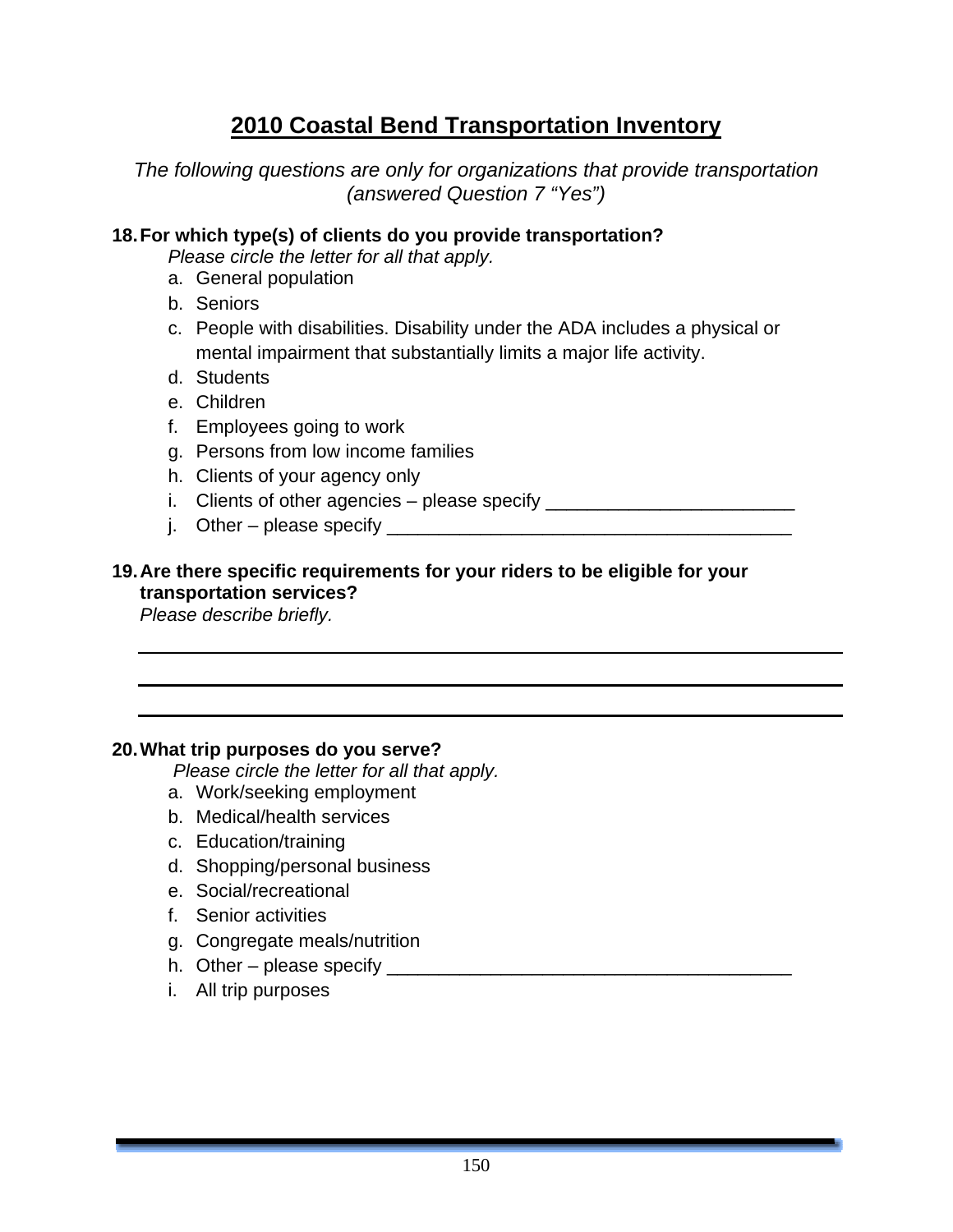#### **21. In what counties do you provide transportation?**

 *Please circle the letter for all that apply.* 

- a. Aransas
- b. Bee
- c. Brooks
- d. Duval
- e. Jim Wells
- f. Kenedy
- g. Kleberg
- h. Live Oak
- i. McMullen
- j. Nueces
- k. Refugio
- l. San Patricio
- m. Other please specify \_\_\_\_\_\_\_\_\_\_\_\_\_\_\_\_\_\_\_\_\_\_\_\_\_\_\_\_\_\_

#### **22. What category of transportation services do you provide?**

*Please circle the letter for all that apply.* 

- a. Client transportation: transportation as needed for the clients of your organization or another organization
- b. Demand response: operate point-to-point for trips scheduled by the rider in advance
- c. Regularly scheduled trips: operate point-to-point trips at the same times and at regular intervals, for example every week
- d. Fixed route: operate along the same routes and serve specific stops at specific times
- e. Flexible route or route deviation: operate along a route but can deviate off that route within limits
- f. Other please specify \_\_\_\_\_\_\_\_\_\_\_\_\_\_\_\_\_\_\_\_\_\_\_\_\_\_\_\_\_\_

#### **23. What days do you operate transportation?**

*Please circle the letter for all that apply.* 

- a. Monday
- b. Tuesday
- c. Wednesday
- d. Thursday
- e. Friday
- f. Saturday
- g. Sunday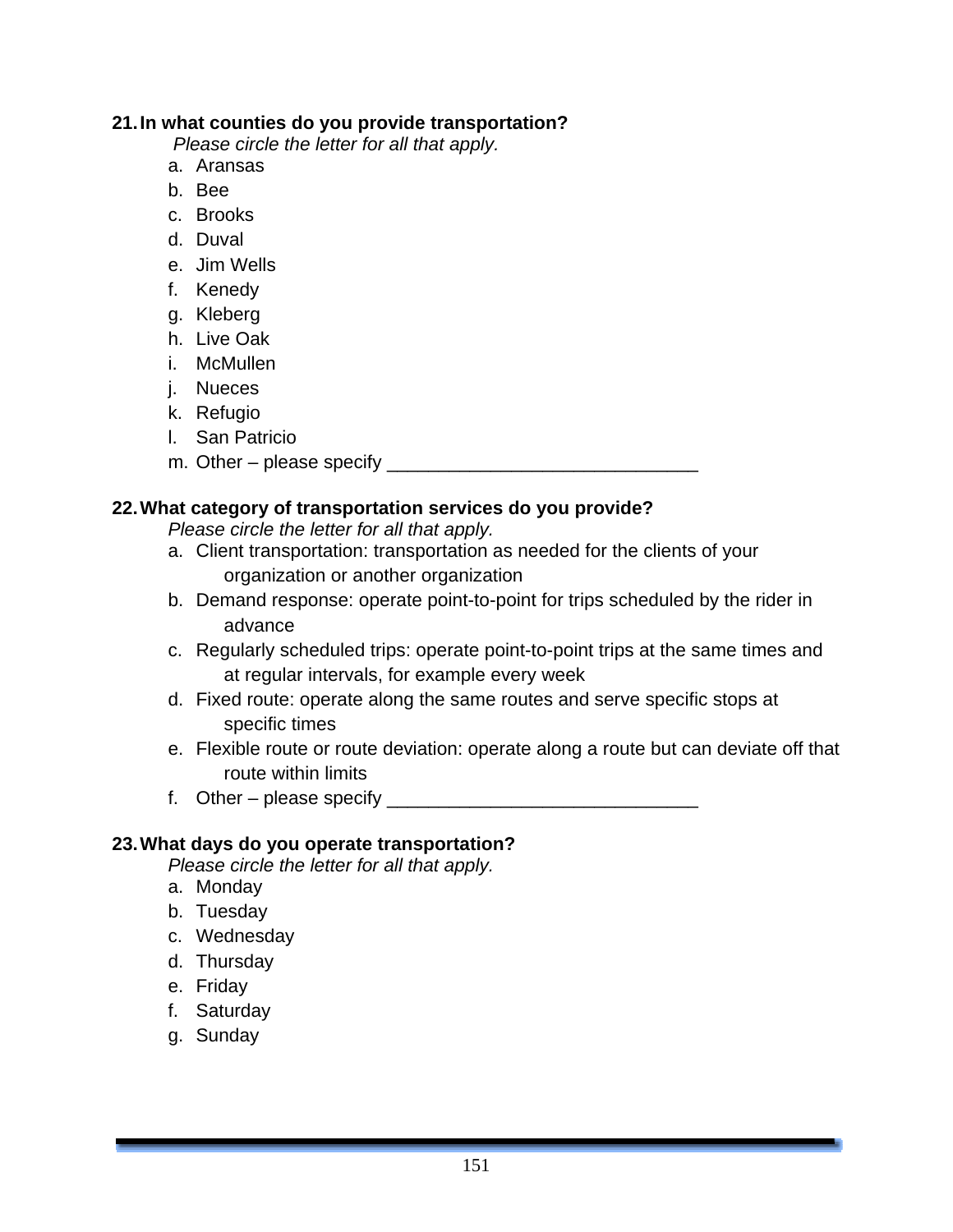#### **24. What times is your transportation available?**

*A general indication of begin/end times is OK.* 

- a. Time service begins: \_\_\_\_: \_\_\_\_ AM/PM
- b. Time service ends:  $\vdots$  AM/PM

#### **25. What are the sources of funds to operate your transportation service?**

*Please circle the letter for all that apply.* 

- a. Passenger fares or fare equivalents
- b. Federal funds for public transportation
- c. State of Texas funds for public transportation
- d. Other specific grants for transportation
- e. Donations or private foundations
- f. Agency operating funds
- g. Local government funds
- h. Other please specify  $\overline{\phantom{a}}$

## **26. How many of each of these types of vehicles do you operate?**

*Please complete all that apply.* 

|    | a. Sedans, station wagons, and SUVs:    |  |
|----|-----------------------------------------|--|
|    | How many are wheelchair accessible?     |  |
|    | b. Vans:                                |  |
|    | How many are wheelchair accessible?     |  |
|    | c. Minibuses (less than 30 feet):       |  |
|    | How many are wheelchair accessible?     |  |
|    | d. Standard (typically 35 to 40 feet):  |  |
|    | How many are wheelchair accessible?     |  |
|    | e. Over-the-road coaches:               |  |
|    | How many are wheelchair accessible?     |  |
| f. | Specialty vehicles (e.g. trolley):      |  |
|    | How many are wheelchair accessible?     |  |
| α. | Other - please specify type and number: |  |
|    | How many are wheelchair accessible?     |  |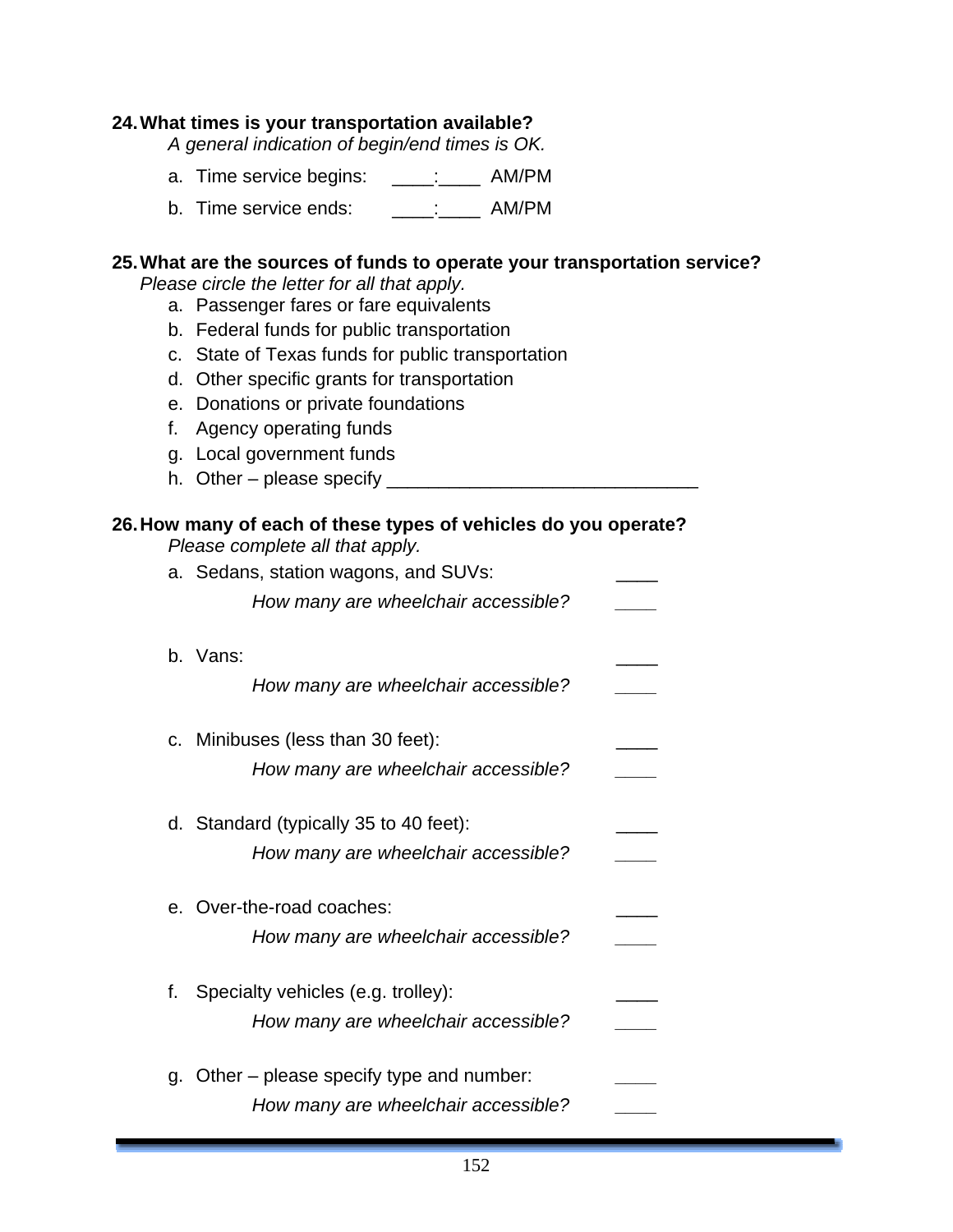#### **27. Are you interested in RECEIVING assistance from another agency in any of the following areas?**

*Please circle the letter for all that apply.* 

- a. Delivery of transportation services
- b. Routing/scheduling
- c. Dispatching
- d. Routing/dispatch training
- e. Driver training
- f. Vehicle preventive maintenance
- g. Routine vehicle repairs
- h. Major repair/component rebuild for vehicles
- i. Vehicle parts purchasing
- j. Parts inventory management
- k. Customer information/ referral services
- l. Information technology support
- m. Billing/accounting
- n. Marketing
- o. Planning and programming
- p. Grant writing/grant applications
- q. Performance data collection/reporting
- r. Other please specify \_\_\_\_\_\_\_\_\_\_\_\_\_\_\_\_\_\_\_\_\_\_\_\_\_\_\_\_\_\_

#### **28. Are you interested in PROVIDING assistance to another agency in any of the following areas?**

*Please circle the letter for all that apply.* 

- a. Delivery of transportation services
- b. Routing/scheduling
- c. Dispatching
- d. Routing/dispatch training
- e. Driver training
- f. Vehicle preventive maintenance
- g. Routine vehicle repairs
- h. Major repair/component rebuild for vehicles
- i. Vehicle parts purchasing
- j. Parts inventory management
- k. Customer information/ referral services
- l. Information technology support
- m. Billing/accounting
- n. Marketing
- o. Planning and programming
- p. Grant writing/grant applications
- q. Performance data collection/reporting
- r. Other please specify \_\_\_\_\_\_\_\_\_\_\_\_\_\_\_\_\_\_\_\_\_\_\_\_\_\_\_\_\_\_